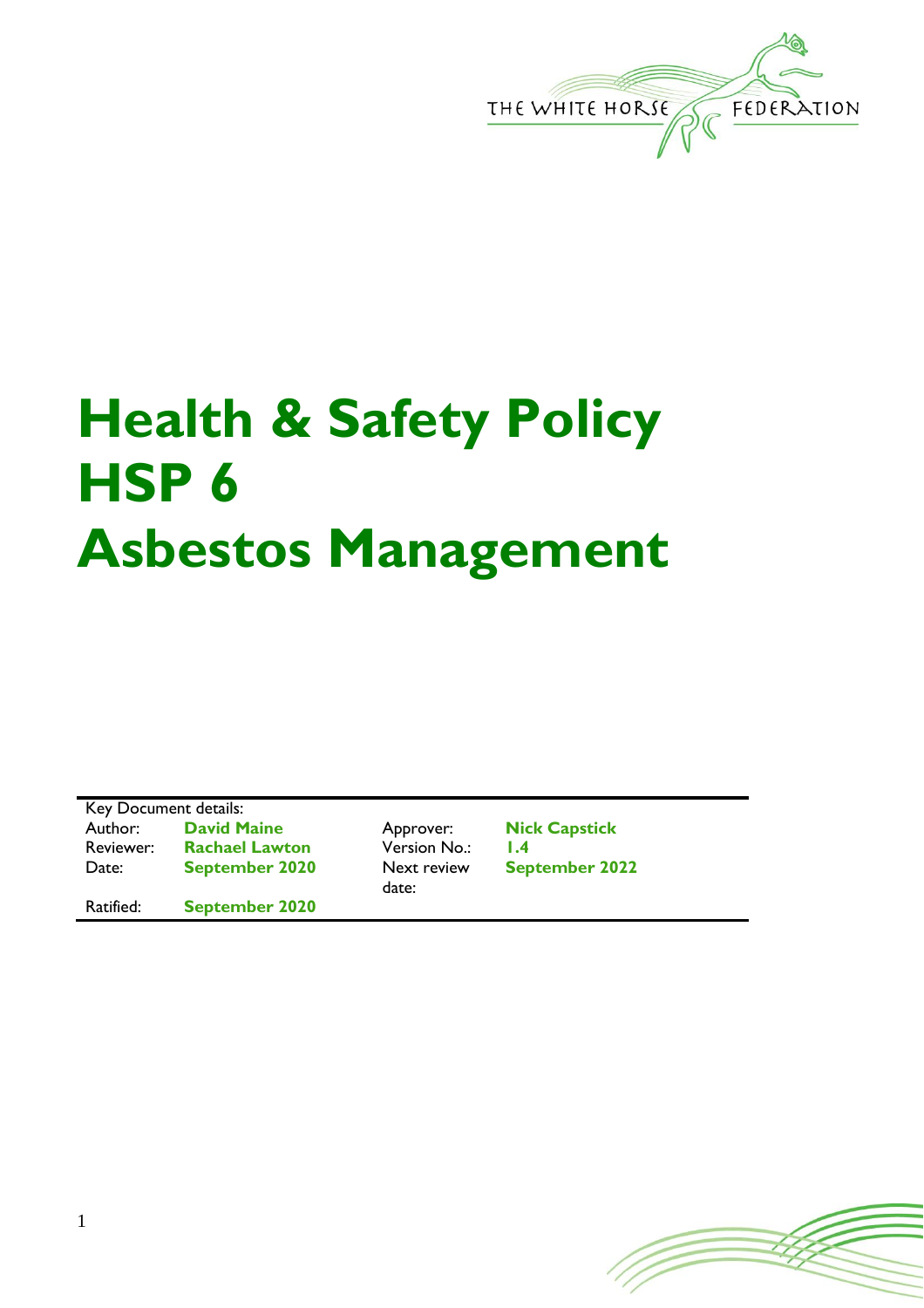

| <b>Title:</b>       | HSP 06 - Asbestos Management                                                                                                                                                                                                                                                                                                                                  |
|---------------------|---------------------------------------------------------------------------------------------------------------------------------------------------------------------------------------------------------------------------------------------------------------------------------------------------------------------------------------------------------------|
| Author(s):          | David Maine                                                                                                                                                                                                                                                                                                                                                   |
| Date:               | September 2020                                                                                                                                                                                                                                                                                                                                                |
| <b>Review date:</b> | September 2022                                                                                                                                                                                                                                                                                                                                                |
| <b>Application:</b> | This policy applies equally to all The White Horse Federation (TWHF) employees<br>including agency or casual staff, and to all premises where TWHF is either the 'employer'<br>or is in control of the premises.<br>This policy conforms to the requirements of the Health and Safety at Work Act 1974 and<br>the Control of Asbestos Regulations (CAR) 2012. |

| <b>Definitions</b> | For the purpose of this policy, the following definitions apply;                                   |                                                                                                                                                           |  |  |
|--------------------|----------------------------------------------------------------------------------------------------|-----------------------------------------------------------------------------------------------------------------------------------------------------------|--|--|
|                    | Asbestos<br>A naturally occurring silicate mineral that was widely used commercially               |                                                                                                                                                           |  |  |
|                    |                                                                                                    | within the building industry up to 2000, for their desirable physical                                                                                     |  |  |
|                    |                                                                                                    | properties of sound absorption, tensile strength and its resistance to                                                                                    |  |  |
|                    |                                                                                                    | fire, heat, electrical and chemical damage.                                                                                                               |  |  |
|                    | Asbestos                                                                                           | Asbestos products widely used in the building industry because of their                                                                                   |  |  |
|                    | Containing                                                                                         | excellent heat resistance, chemical inertness, and mechanical strength.                                                                                   |  |  |
|                    | <b>Materials</b>                                                                                   | Examples include:                                                                                                                                         |  |  |
|                    | (ACMs)                                                                                             | Thermal insulation - on pipes and boilers<br>$\bullet$                                                                                                    |  |  |
|                    |                                                                                                    | Insulation boards - for fire protection, as thermal and acoustic<br>$\bullet$                                                                             |  |  |
|                    |                                                                                                    | insulation on walls, ceilings and structural steelwork                                                                                                    |  |  |
|                    |                                                                                                    | Sprayed coatings - for fire protection on structural steelwork<br>٠                                                                                       |  |  |
|                    |                                                                                                    | Ropes and yarns - as a sealing material or for filling gaps                                                                                               |  |  |
|                    |                                                                                                    | Asbestos cement - in wall claddings, partitions, roofing, or guttering.                                                                                   |  |  |
| <b>Policy Aims</b> | The main aim of this policy is to ensure that any asbestos located within TWHF properties          |                                                                                                                                                           |  |  |
|                    |                                                                                                    | is managed in accordance with relevant legislation.                                                                                                       |  |  |
|                    |                                                                                                    |                                                                                                                                                           |  |  |
|                    |                                                                                                    | The specific objectives of the Asbestos Policy are:                                                                                                       |  |  |
|                    |                                                                                                    |                                                                                                                                                           |  |  |
|                    |                                                                                                    | To take steps to locate any asbestos containing material in our premises and assess                                                                       |  |  |
|                    | their condition:                                                                                   |                                                                                                                                                           |  |  |
|                    |                                                                                                    | To maintain records of the location and condition of asbestos containing materials and                                                                    |  |  |
|                    | assess the risk from them;                                                                         |                                                                                                                                                           |  |  |
|                    | To provide information and advice on the location, type and condition of the material<br>$\bullet$ |                                                                                                                                                           |  |  |
|                    | to anyone who could be in a position to disturb it;                                                |                                                                                                                                                           |  |  |
|                    |                                                                                                    | To ensure that all tenants and contractors working in TWHF premises clearly<br>understand the risks involved in disturbing asbestos containing materials; |  |  |
|                    |                                                                                                    |                                                                                                                                                           |  |  |
|                    |                                                                                                    | To take all reasonably practicable steps to prevent our employees and others from                                                                         |  |  |
|                    |                                                                                                    | breathing in asbestos fiber's;                                                                                                                            |  |  |
|                    | $\bullet$                                                                                          | Produce a prioritised programme for the remediation of ACMs that, because of its                                                                          |  |  |
|                    |                                                                                                    | location and or its condition, present an actual perceived risk to health, and to remove                                                                  |  |  |
|                    | such risk as soon as possible;                                                                     |                                                                                                                                                           |  |  |

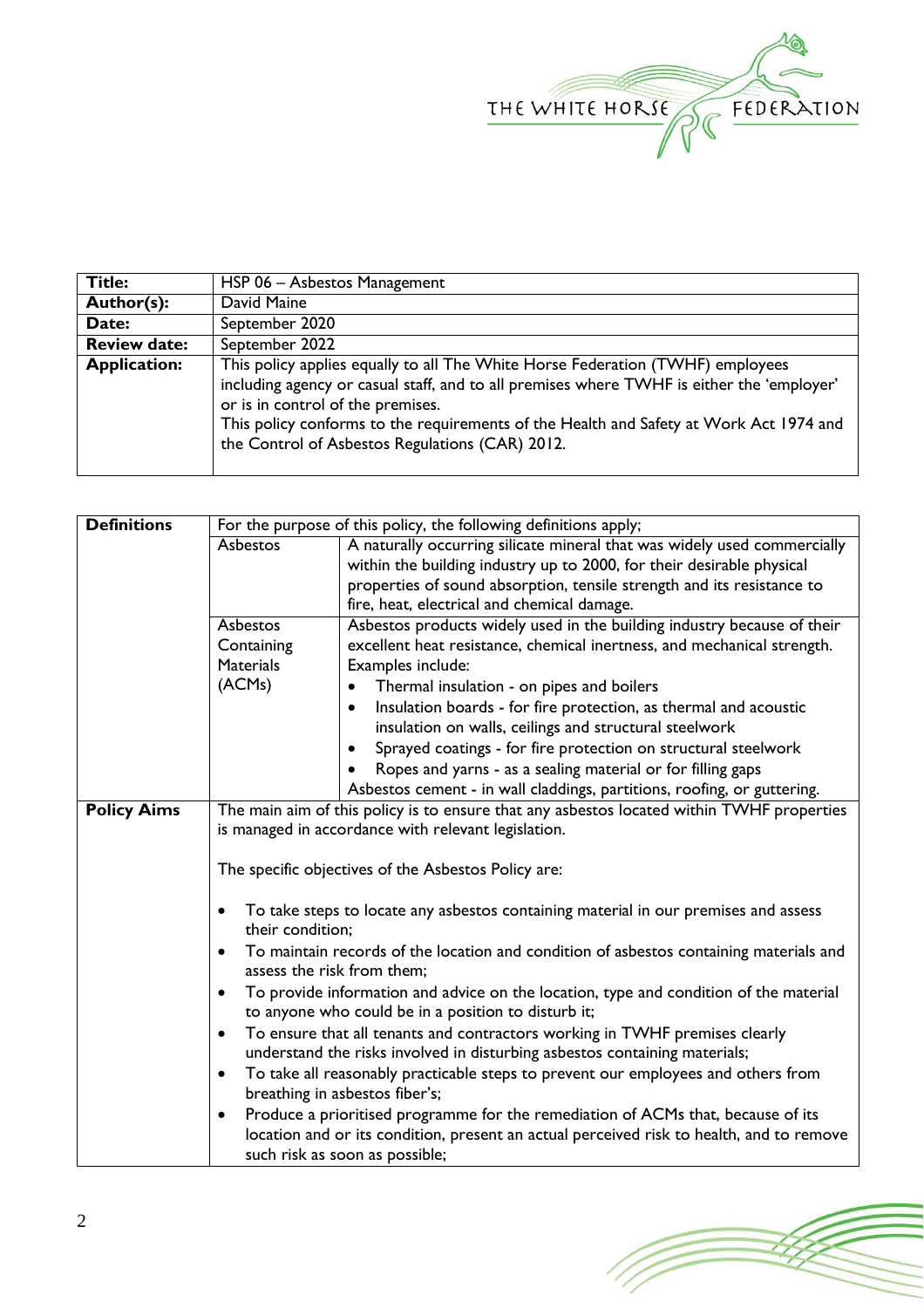

(T

|                  |                             | To monitor and maintain the condition of identified ACMs that are assessed as being                                                                                                                |  |
|------------------|-----------------------------|----------------------------------------------------------------------------------------------------------------------------------------------------------------------------------------------------|--|
| <b>Policy</b>    |                             | able to leave in situ;<br>It is the policy of TWHF to ensure that as far as is reasonably practicable that no persons                                                                              |  |
|                  |                             | are exposed to risks to their health due to exposure to any asbestos containing materials                                                                                                          |  |
| <b>Risk</b>      |                             | that may be present in any of the properties that it owns or occupies.<br>Exposure to asbestos fibres which can result in chronic diseases such as asbestosis,                                     |  |
|                  |                             | mesothelioma, and lung cancer.                                                                                                                                                                     |  |
|                  | <b>Responsibility</b>       | The Chief Executive Officer (CEO) is considered to be the duty holder under the Control                                                                                                            |  |
|                  |                             | of Asbestos Regulations 2012. The duty to manage Asbestos within TWHF has been                                                                                                                     |  |
|                  |                             | delegated by the CEO to the Director of Estates and Facilities. This responsibility is<br>discharged primarily at the line management/operational level.                                           |  |
|                  |                             | Roles & Responsibilities                                                                                                                                                                           |  |
| $\mathsf{I}$ .   |                             | Roles and responsibilities are defined in HSP 2 Organisation.                                                                                                                                      |  |
|                  |                             |                                                                                                                                                                                                    |  |
|                  |                             | Any specific actions are detailed in the arrangements section below.                                                                                                                               |  |
|                  | <b>Arrangements</b>         |                                                                                                                                                                                                    |  |
| $\mathsf{L}$     |                             | <b>Property Maintenance</b>                                                                                                                                                                        |  |
|                  | $\bullet$                   | All property maintenance work must be risk assessed and asbestos where present taken into                                                                                                          |  |
|                  | consideration.<br>$\bullet$ | All asbestos identified as posing unacceptable risks to health and safety is removed or treated as                                                                                                 |  |
|                  |                             | appropriate to eliminate the risk, or reduce to an acceptable level.                                                                                                                               |  |
|                  | $\bullet$                   | All asbestos identified as safe to leave undisturbed is properly labelled where appropriate, and                                                                                                   |  |
|                  |                             | subjected to periodic inspection and re-assessment at regular intervals;                                                                                                                           |  |
|                  | $\bullet$                   | All contractors working for TWHF are made aware of the presence of asbestos and can refer to                                                                                                       |  |
|                  |                             | the registers at any time during the normal working hours;                                                                                                                                         |  |
|                  | $\bullet$                   | Contractors shall comply with TWHF with regard to Asbestos Management and ensure they work<br>within this regulations.                                                                             |  |
|                  | $\bullet$                   | No work shall commence on site before the contractor has taken full consideration of the                                                                                                           |  |
|                  |                             | Asbestos Register and is 100% sure that no ACM's will be disturbed as a result of their work.                                                                                                      |  |
|                  | $\bullet$                   | Information regarding the presence of asbestos is conveyed in tender documentation as                                                                                                              |  |
|                  |                             | appropriate and that contractors have a Health and Safety Plan including a method statement for its<br>treatment or removal. The plan will be submitted by the contractor prior to commencement of |  |
|                  |                             | works on site and will be subject to approval of the Regional Estates Manager or Director of                                                                                                       |  |
|                  |                             | <b>Estates and Facilities;</b>                                                                                                                                                                     |  |
|                  | $\bullet$                   | Some asbestos can be removed without the requirement of a licence but only within the strict                                                                                                       |  |
|                  |                             | guidance outlined by the HSE. The type of asbestos and approved removal methods are detailed in<br>the HSE Asbestos Essentials Guide (HSG 210). Authorisation must always be obtained from the     |  |
|                  |                             | Director of Estates and Facilities before any asbestos can be touched or removed.                                                                                                                  |  |
|                  |                             |                                                                                                                                                                                                    |  |
| $\overline{2}$ . |                             | <b>Surveys to Properties</b>                                                                                                                                                                       |  |
|                  |                             | Surveying, sampling and assessment of asbestos-containing materials will be undertaken for all THWF                                                                                                |  |
|                  |                             | premises. (Built pre-2000; i.e. before asbestos use was banned in the UK as a building                                                                                                             |  |
|                  |                             | material at the end of 1999.                                                                                                                                                                       |  |
|                  | This will either be:        |                                                                                                                                                                                                    |  |
|                  | I.                          | Management Survey undertaken to identify any suspected asbestos containing materials or                                                                                                            |  |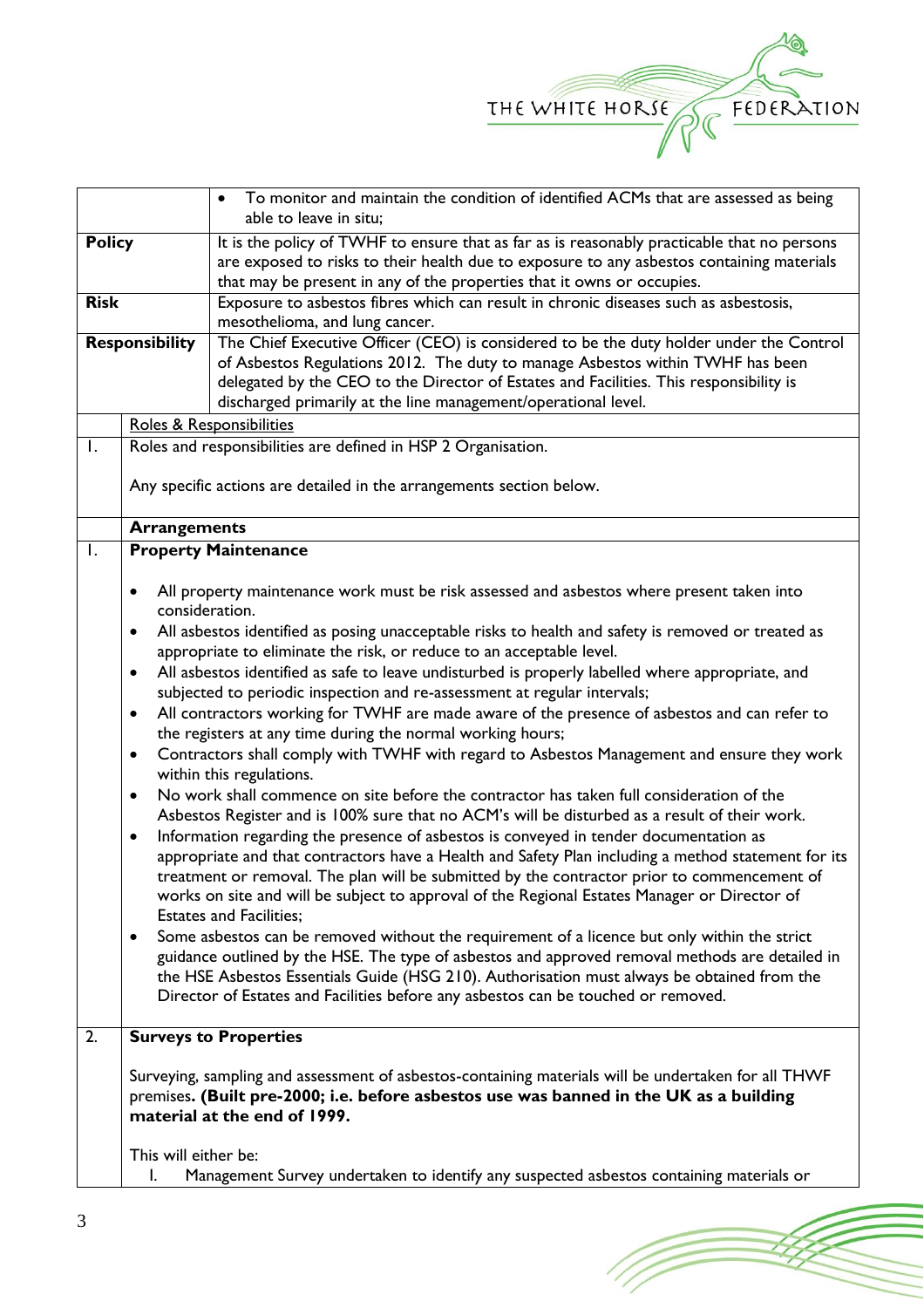

(T

|                  | Refurbishment and Demolition Survey where any refurbishment or improvement works<br>II.                 |  |  |
|------------------|---------------------------------------------------------------------------------------------------------|--|--|
|                  | involving demolitions or alterations to the fabric of a building is proposed.                           |  |  |
|                  |                                                                                                         |  |  |
|                  | Asbestos surveys will be carried out by experienced qualified asbestos surveyors engaged by the         |  |  |
|                  | Regional Estates Manager or Director of Estates and Facilities. The frequency of inspection will be     |  |  |
|                  | determined according to building use and occupancy and the amount and type of asbestos present.         |  |  |
|                  |                                                                                                         |  |  |
|                  | Surveys will be carried out every 2 years.                                                              |  |  |
|                  | Even the most comprehensive survey may not identify all the locations where asbestos maybe located.     |  |  |
|                  | It is therefore essential that worked is stopped immediately and the area closed off if suspected       |  |  |
|                  | Asbestos materials are disturbed or uncovered.                                                          |  |  |
|                  |                                                                                                         |  |  |
| $\overline{3}$ . | <b>Asbestos Registers</b>                                                                               |  |  |
|                  | The Asbestos Register will be maintained and updated on a regular basis as and when further surveys     |  |  |
|                  | are completed. Contractors who may be carrying out works in area where asbestos may be present          |  |  |
|                  | will be provided with the information detailed in the Asbestos Register when works instructions are     |  |  |
|                  | issued.                                                                                                 |  |  |
|                  |                                                                                                         |  |  |
|                  | It is essential that this information is available to all Contractors prior to carrying out work within |  |  |
|                  | premises, therefore all contactors must sign in via the Asbestos Management File completing a           |  |  |
|                  | contractor signing in sheet.                                                                            |  |  |
|                  |                                                                                                         |  |  |
| 4.               | <b>Asbestos Management Plan</b>                                                                         |  |  |
|                  | The Control of Asbestos Regulations 2012 requires managers of premises to prepare a written             |  |  |
|                  | Asbestos Management Plan. The plan should set out how the risks from asbestos are to be managed         |  |  |
|                  | and the procedure for ensuring that employees or others do not disturb asbestos containing materials.   |  |  |
|                  | The amount of information that needs to be provided in the plan will vary considerably depending on     |  |  |
|                  | the size and complexity of the building.                                                                |  |  |
|                  |                                                                                                         |  |  |
|                  | Site Managers shall ensure regular and routine inspections of ACMs identified in the Asbestos           |  |  |
|                  | Management Plan are undertaken, at least on an annual basis and more frequently for higher risk items.  |  |  |
|                  | The Regional Estates Manager or Director of Estates and Facilities will review the plan annually in     |  |  |
|                  | conjunction with the Site Manager.                                                                      |  |  |
|                  |                                                                                                         |  |  |
| 5.               | <b>Training</b>                                                                                         |  |  |
|                  | Training to support Site Managers will be provided by a suitable contractor and refreshed every 2       |  |  |
|                  | years.                                                                                                  |  |  |
|                  |                                                                                                         |  |  |
|                  | All persons responsible for the administration of either the registers or any asbestos works            |  |  |
|                  | programmes have undertaken appropriate training relating to the use of asbestos material in building    |  |  |
|                  | and construction engineering;                                                                           |  |  |
|                  |                                                                                                         |  |  |
|                  | All existing or newly appointed staff who may be at risk of occupational exposure to asbestos fibres    |  |  |
|                  |                                                                                                         |  |  |
|                  | have training on the hazards of asbestos and appropriate precautions to be taken;                       |  |  |
|                  |                                                                                                         |  |  |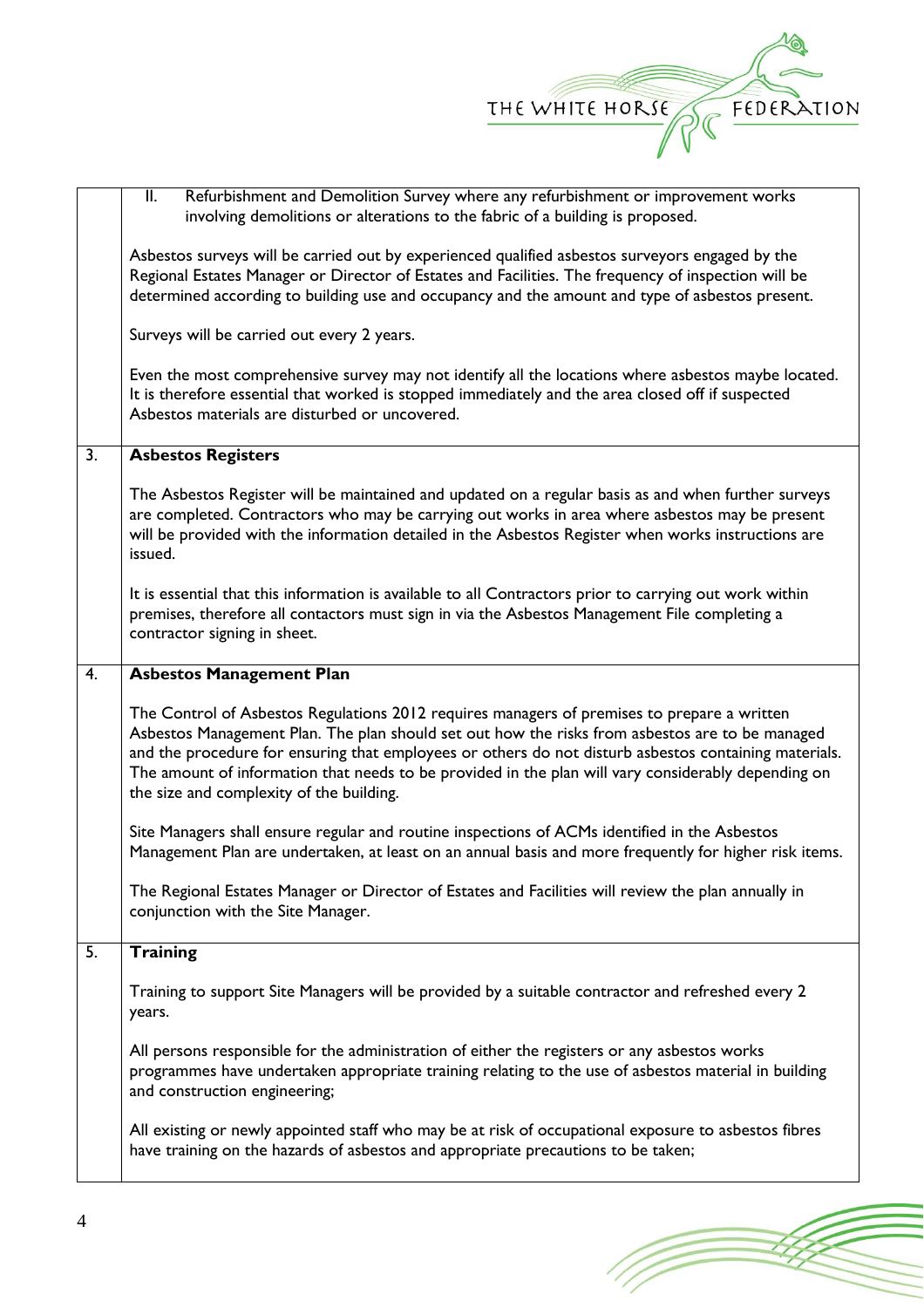

|                  | The Regional Estates Manager or Director of Estates and Facilities will ensure that records of all<br>training and instruction are maintained on file.                                                                                                                                                                                       |  |  |
|------------------|----------------------------------------------------------------------------------------------------------------------------------------------------------------------------------------------------------------------------------------------------------------------------------------------------------------------------------------------|--|--|
| 6.               | <b>Use of Licenced Asbestos Contractors</b>                                                                                                                                                                                                                                                                                                  |  |  |
|                  | The Control of Asbestos Regulations 2012 requires contractors to be licensed by the HSE if they<br>undertake work with asbestos. This applies in all instances other than where;                                                                                                                                                             |  |  |
|                  | the exposure of employees to asbestos fibres is sporadic and of low intensity;<br>٠<br>it is clear from the risk assessment that the exposure of any employee to asbestos will not exceed<br>$\bullet$<br>the control limit; and<br>the work involves<br>$\bullet$                                                                           |  |  |
|                  | short, non-continuous maintenance activities,<br>$\mathbf{I}$ .<br>encapsulation or sealing of ACMs which are in good condition, or<br>II.<br>III.<br>air monitoring and control, and the collection and analysis of samples to ascertain whether<br>a specific material contains asbestos                                                   |  |  |
|                  | Subject to the exceptions listed above, the Regional Estates Manager or Director of Estates and<br>Facilities will ensure that only contractors in possession of a valid HSE licence for work with asbestos<br>are appointed to undertake such works. The licence must be valid for the whole of the period when<br>the work is carried out. |  |  |
| $\overline{7}$ . | <b>Emergency Procedure for Suspected Asbestos Disturbance/Discovery</b>                                                                                                                                                                                                                                                                      |  |  |
|                  | In the event of suspected asbestos material being discovered or disturbed, employees must<br>immediately:                                                                                                                                                                                                                                    |  |  |
|                  | Leave/evacuate the area.                                                                                                                                                                                                                                                                                                                     |  |  |
|                  | Secure all windows and doors, if possible, on the way to the nearest exit.<br>$\bullet$<br>Go outside away from other people and remove outer layers of clothing that may have been<br>$\bullet$<br>contaminated.                                                                                                                            |  |  |
|                  | Wash off any contamination where possible.<br>$\bullet$                                                                                                                                                                                                                                                                                      |  |  |
|                  | Prevent access to the contaminated area and inform the Principal and Director of Estates and<br>$\bullet$<br>Facilities.                                                                                                                                                                                                                     |  |  |
|                  | Ensure the area is secured and re-entry is prohibited.                                                                                                                                                                                                                                                                                       |  |  |
|                  | A licenced asbestos removal or testing contractor must be contacted immediately in order to arrange<br>for immediate samples to be taken for analysis.                                                                                                                                                                                       |  |  |
|                  | Where asbestos fibres are confirmed by analysis, a licenced specialist contractor will be instructed to<br>make the disturbance safe, or remove the contamination. This will be followed by reassurance air<br>testing.                                                                                                                      |  |  |
|                  | An incident and investigation report must be carried out by the Health and Safety Manager and the HSE<br>informed under the Reporting of Injuries, Diseases and Dangerous Occurrences Regulations (RIDDOR)<br>2013.                                                                                                                          |  |  |
|                  |                                                                                                                                                                                                                                                                                                                                              |  |  |